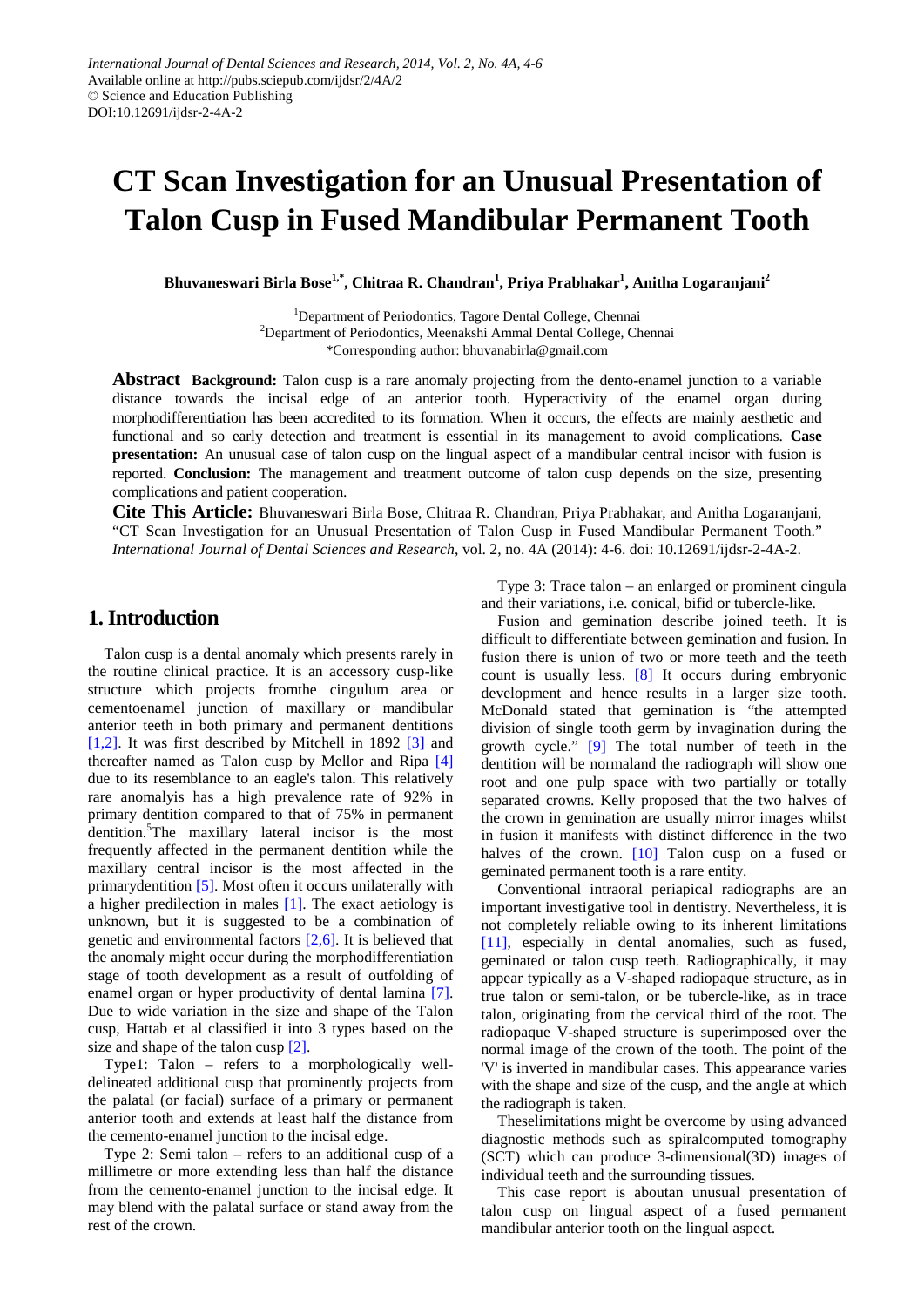# **2. Case Report**

A 37-year-old male patient reported to the Department of Periodontics, Tagore Dental College & Hospital, Chennai for routine oral prophylaxis. Oral examination revealed 14 maxillary teeth and 14 mandibular teeth. Patient had extracted his lower left second premolar tooth three years back due to caries.

Clinically, the mandibular left central incisors (teeth # 31, 32) revealed abnormal crown morphology with anincreased mesiodistal width of 9 mm. Moreover, the tooth had a well defined and prominent accessory cusp on the lingual aspect projecting from the cementoenamel junction in the middle of the fused incisors. The cusp was pyramidal in shape and measured 5 mm in length from the cingulum. The tooth was not sensitive to palpation or percussion and presented no occlusal interference. The patient did not present any family history of this anomaly and that there had been no occurrence in the deciduous dentition or a history of trauma.

Panoramic and periapical radiograph showed an inverted V-shaped superimposed radiopaque structure extending from the crown through the incisal edge of the fused tooth. A large pulp chamber and a single large root was observed in the fused tooth but there was no pulp tissue extending into the accessory cusp radiographically.

To ascertain the anatomy and exact nature of the talon cusp in a three-dimensional manner, spiral computed tomography imaging was done. The involved tooth was focused and the morphology was obtained in transverse, axial and sagittal sections of 0.25mm splice thickness. The images revealed that the mandibular central incisor had a single large pulp chamber with single root canal. The SCT confirmed the absence of pulpal tissue in the accessory cusp and the tooth dimensions were correlated with the clinical measurement [\(Figure 1](#page-1-0) & [Figure 2\)](#page-1-1).

<span id="page-1-0"></span>

**Figure 1.** CT section showing the talon cusp on fused teeth 31 & 32

<span id="page-1-1"></span>

Figure 2. CT section showing two separate pulp chambers with fused crowns

On the basis of clinical, radiographic and SCT findings, a diagnosis of Type I (Hattab et al) [\[1\]](#page-2-0) talon cusp in fused permanent mandibular incisors has been established.

#### **3. Discussion**

Reported cases of mandibular talon cusps are quite rare in literature. Moreover, a talon cusp in a fused tooth is very uncommon. It is agreed that it is more common in maxillary teeth.

| Reported cases of mandibular talon cusps |                           |                      |
|------------------------------------------|---------------------------|----------------------|
| Author                                   | <b>Tooth type</b>         | <b>Tooth surface</b> |
| Goel et al, 1976 [12]                    | Mandibular R 1            | Lingual              |
| Mader, 1982 [13]                         | Mandibular R 1            | Lingual              |
| Falomo, 1985 [14]                        | Mandibular R 2            | Lingual              |
| McNamara et al, 1997 [15]                | Mandibular R 1            | Facial               |
| Hegde and Kumar, 1999 [16]               | Mandibular L b            | Lingual              |
|                                          | Mandibular L 1            | Lingual              |
| Nadkarni et al, 2002 [17]                | Mandibular R 1            | Lingual              |
| Dash et al, 2004 [18]                    | Mandibular R 1            | Lingual              |
| Llena-Puy and Navarro, 2005 [19]         | Mandibular L <sub>2</sub> | Facial               |
| Oredugba [20]                            | Mandibular L 1            | Facial               |
|                                          |                           |                      |

Fused or geminated teeth has been referred in a neutral term, such as "double teeth" [\[8\]](#page-2-6) and the distinguishment between them always poses a clinical difficulty [\[10,11\].](#page-2-8) Several clinical and radiographic criteria are used to distinguish fusion fromgemination. Fusion is the incomplete attempt of two tooth buds to fuse into one, whereas gemination is the incomplete attempt of one tooth bud to divide into two. Clinically when the joined teeth are counted as one, a full complement of teeth usually means that the phenomenon represents gemination; less than full complement of teeth usually indicates fusion. Radiographically, the distinction can be made in the difference in the root configuration. In case of fusion there are usually two separate canals, whereas in gemination there is usually one large common root canal. [\[12,13\]](#page-2-10) In the present case, CT sections revealed individual pulp chambersconfirming the present case as fusion.

The present case is representation of Type I talon cusp with absence of pulpal tissue in the talon.Radiograph was taken to confirm the pulpal pathology. However, radiographic tracing of pulpal configuration inside the talon cusp has inherent difficulties because the cusp is superpositioned over the affected tooth crown [\[22\].](#page-2-19) SpiralComputed Tomography has been used successfully in clinical dentistry for the confirmatory diagnosis of morphologic aberrations in the root canal anatomy [\[23,24,25,26\],](#page-2-20) and it provides a better, more accurate, and faster diagnostic method three-dimensionally. The CT section of the present case reveals the fused crowns of teeth # 31 and #32 with individual pulp chambers confirming it as fusion. Normal intraoral periapical x-rays do aid in diagnostics but in cases of talon there might be superimposition of the dental structure on the labial aspect which will obscure the complete details of the talon cusp. Computerised Tomography scan gives fine details of the talon cusp in every cross section from the tip to the incisal tip of the tooth. CT scan confirmed the fusion of the cusps of teeth #31 and #32 alone with the presence of talon without pulpal tissue in it.

Management of talon cusps include no treatment, [\[27,28\]](#page-2-21) sequential grinding, [\[29\]](#page-2-22) pit and fissure sealants, [\[30\]](#page-2-23) pulp therapy, [\[31\]](#page-2-24) restorative treatment, full crown coverage [\[32\]](#page-2-25) and extraction of the affected tooth [\[33\].](#page-2-26) The talon cusp should be treated only if it is associated with problems such as compromised aesthetics, occlusal